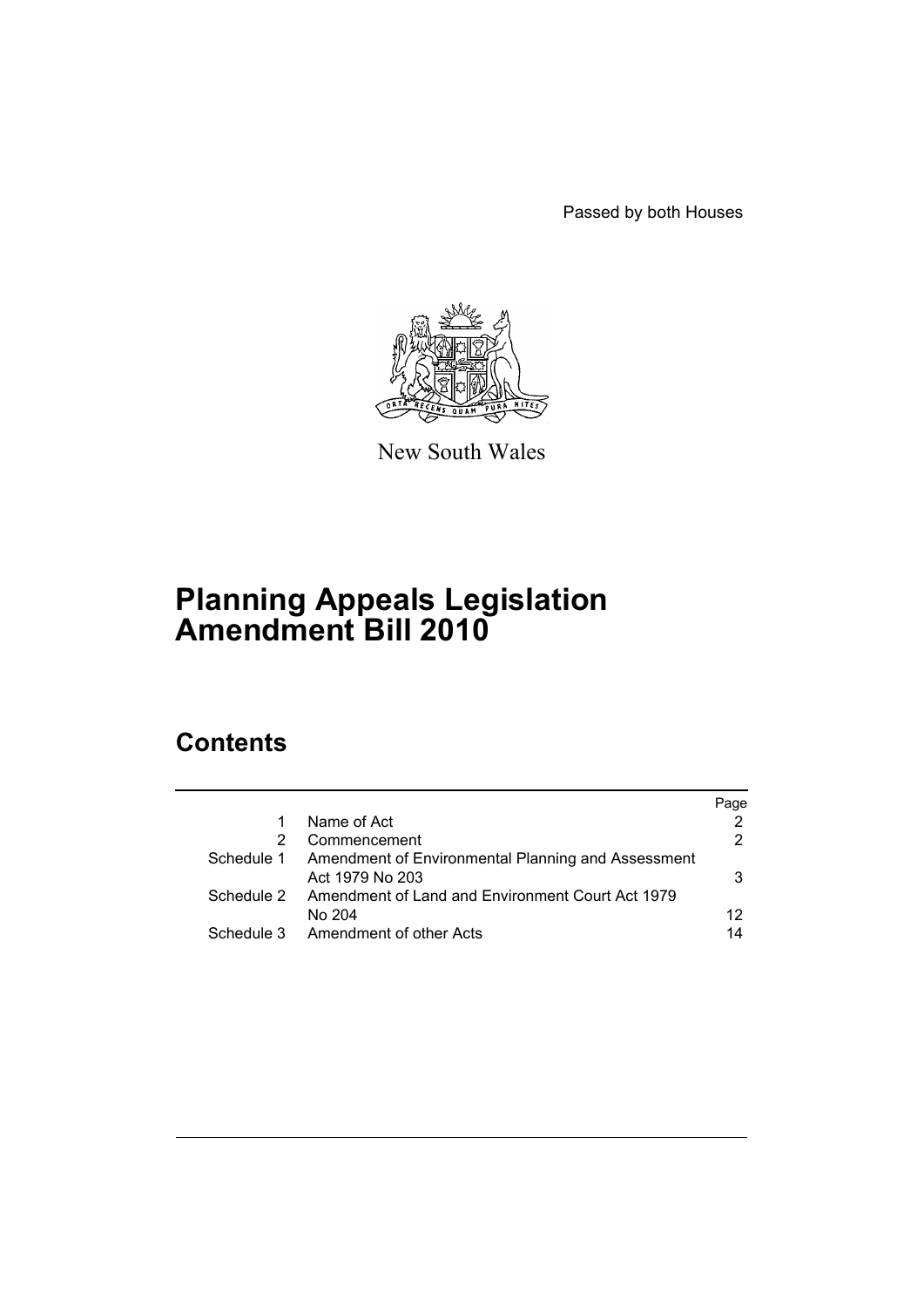*I certify that this PUBLIC BILL, which originated in the LEGISLATIVE COUNCIL, has finally passed the LEGISLATIVE COUNCIL and the LEGISLATIVE ASSEMBLY of NEW SOUTH WALES.*

*Legislative Council 2010* *Clerk of the Parliaments*



New South Wales

# **Planning Appeals Legislation Amendment Bill 2010**

Act No , 2010

An Act to amend the *Environmental Planning and Assessment Act 1979*, the *Land* and Environment Court Act 1979 and other legislation with respect to appeals and reviews relating to development applications; and for other purposes.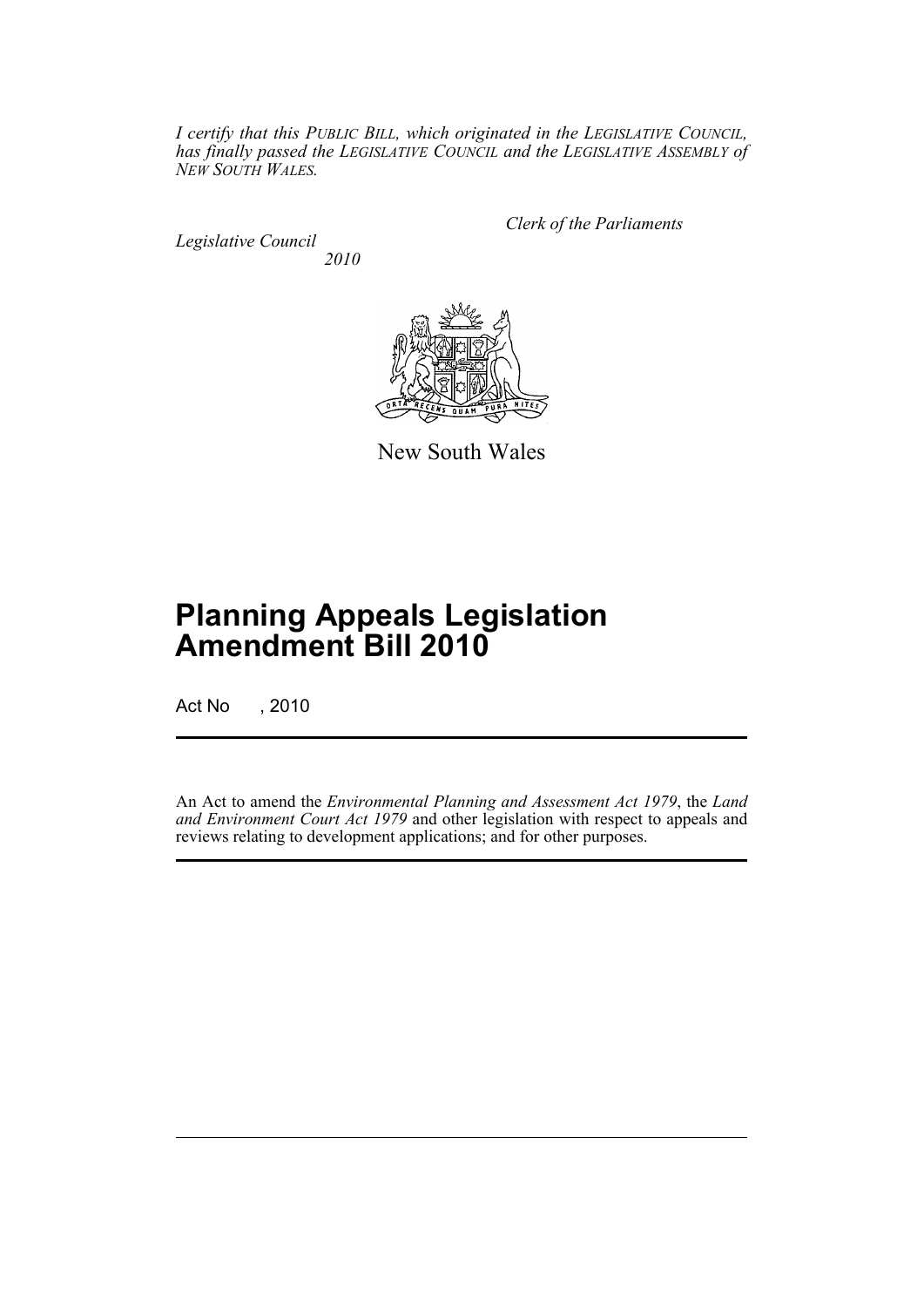# <span id="page-2-0"></span>**The Legislature of New South Wales enacts:**

# **1 Name of Act**

This Act is the *Planning Appeals Legislation Amendment Act 2010*.

## <span id="page-2-1"></span>**2 Commencement**

This Act commences on a day or days to be appointed by proclamation.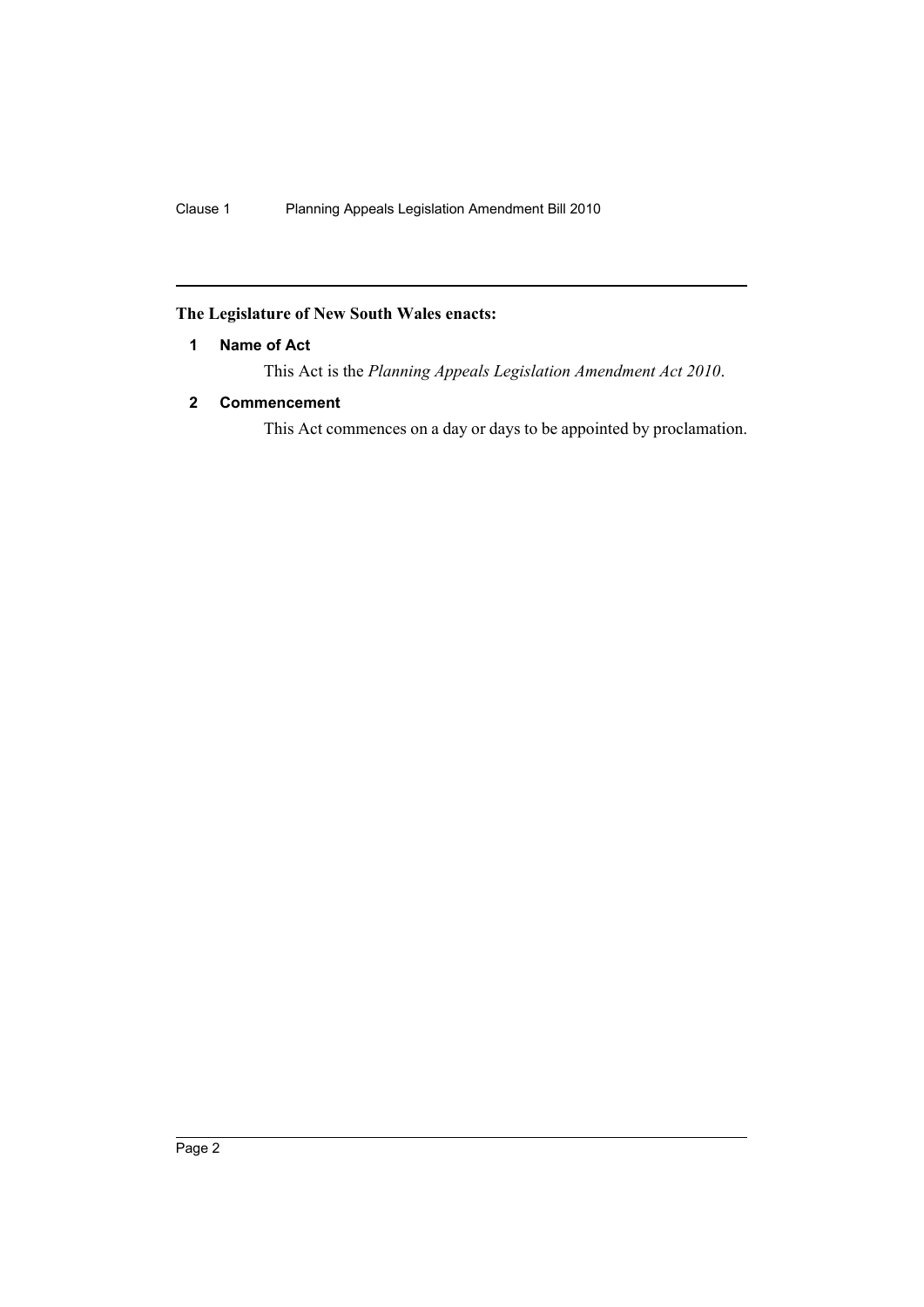Amendment of Environmental Planning and Assessment Act 1979 No 203 Schedule 1

# <span id="page-3-0"></span>**Schedule 1 Amendment of Environmental Planning and Assessment Act 1979 No 203**

#### **[1] Section 4 Definitions**

Insert "(or *regional panel*)" before "means" in the definition of *joint regional planning panel* in section 4 (1).

#### **[2] Sections 23A, 88 (1) and 117C and clause 1 of Schedule 4**

Omit the definition of *regional panel* wherever occurring.

#### **[3] Section 23N Obligations of councils to assist Commission and regional panels**

Omit ", a regional panel or a planning arbitrator" wherever occurring in section 23N  $(1)$  and  $(2)$ .

Insert instead "or a regional panel".

# **[4] Section 23N (1) (a) and (b) and (3)**

Omit ", panel's or arbitrator's" wherever occurring.

Insert instead "or panel's".

# **[5] Section 23N (2)**

Omit "or to a review by the arbitrator of a matter for which the council is the consent authority".

## **[6] Section 23N (3)**

Omit ", a planning arbitrator".

#### **[7] Section 80A Imposition of conditions**

Omit "Division 7A or" from the note to section 80A (10D). Insert instead "this Division or Division".

#### **[8] Section 82A Review of consent determination**

Omit section 82A (2), (3), (5), (7)–(9) and (11). Insert instead:

(2) A council must, on a request made in accordance with this section, conduct a review.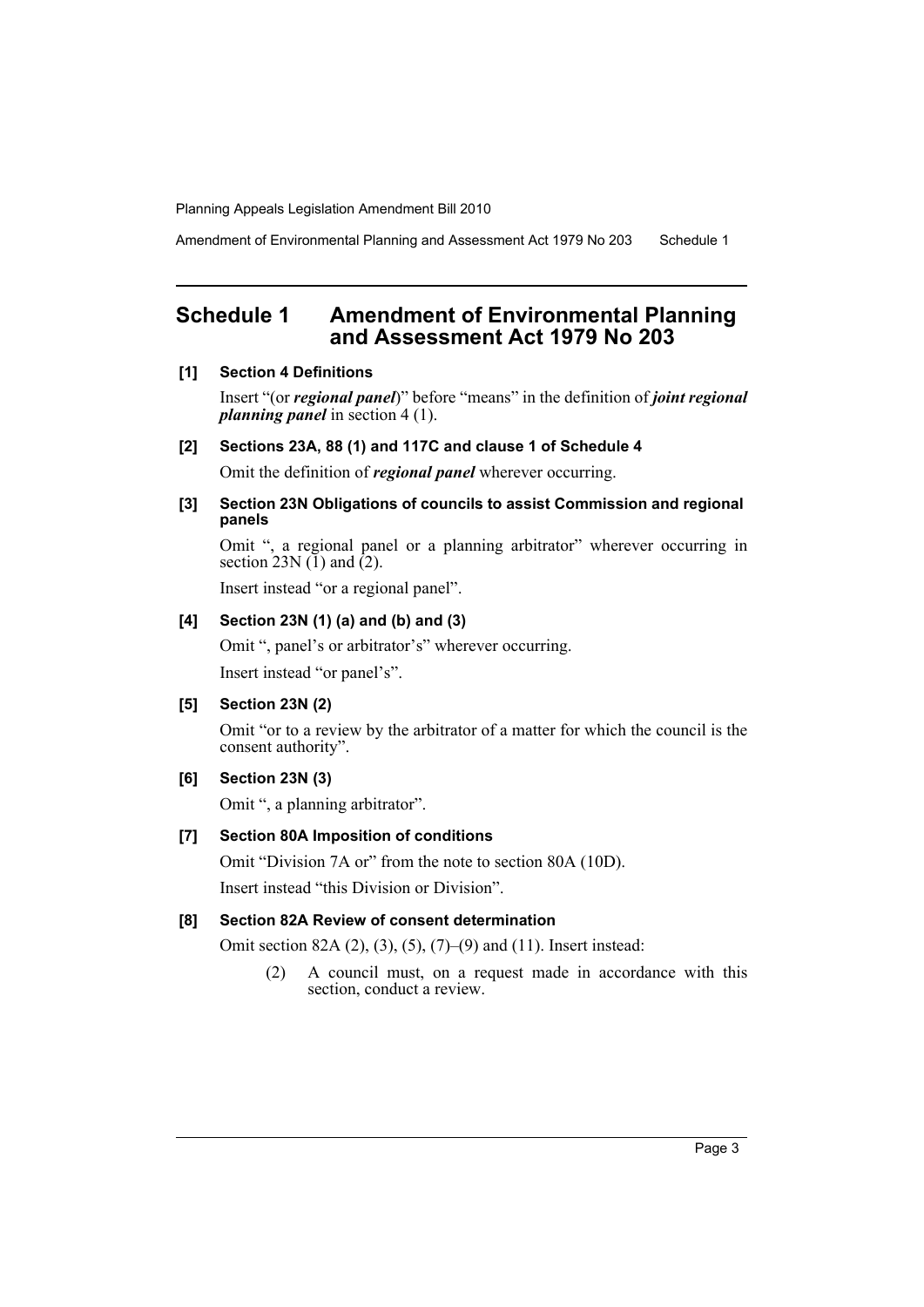Schedule 1 Amendment of Environmental Planning and Assessment Act 1979 No 203

#### **[9] Sections 82B–82D**

Insert after section 82A:

#### **82B Review where development application not accepted**

#### (1) **Application of section**

This section applies if a council as consent authority determines that a development application is to be rejected and not determined.

#### (2) **Applications for council review**

The applicant may request a council to review the decision to reject and not determine the application.

#### (3) **Council must review decision**

A council must, on a request made in accordance with this section, conduct a review.

### (4) **Persons who may conduct review**

The review must be conducted:

- (a) if the decision was made by the council—by the council, or
- (b) if the decision was made by a delegate of the council—by the council or another delegate of the council who is not subordinate to the delegate who made the determination.

#### (5) **Determination of council review**

As a consequence of the review, the council may confirm its decision or proceed to consider the development application.

#### **82C Review procedures generally**

- (1) This section and section 82D apply to a review held under section 82A, 82B or 96AB by a reviewing body.
- (2) An application for a review must be made, the review must be held and the review must be determined, within the relevant periods (if any) prescribed by the regulations.
- (3) The regulations may provide that a failure to determine an application within a period prescribed by the regulations is taken to be a decision refusing the application.
- (4) The prescribed fee must be paid in connection with an application for a review.
- (5) Before determining an application for a review (other than a review under section 82A), the reviewing body must notify the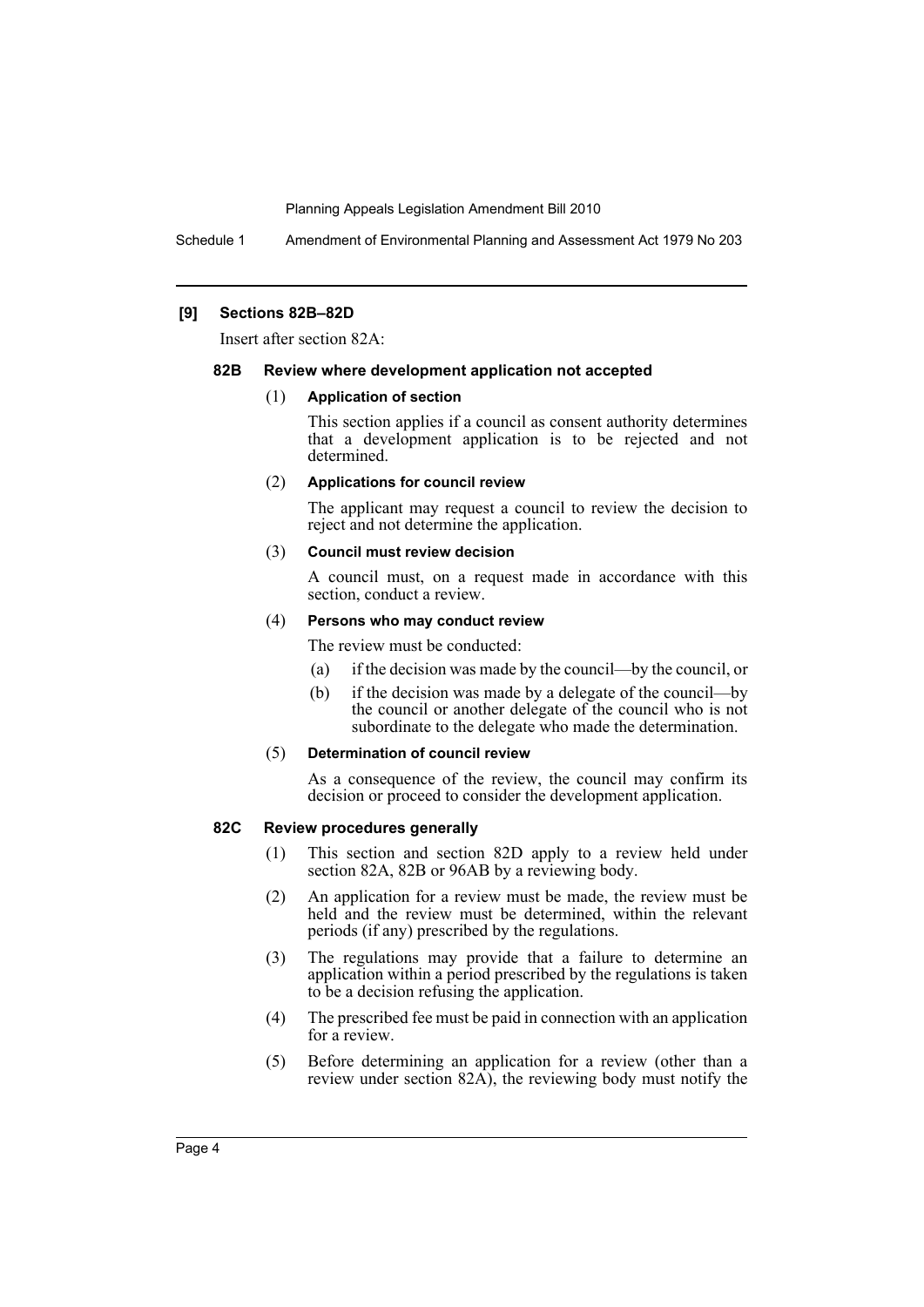request for review (if required to do so by the regulations) and must consider any submissions made concerning the application for review within any period prescribed by the regulations.

- (6) The reviewing body must, in accordance with the regulations, give notice of the result of its determination of an application for a review to the person who applied for the review.
- (7) A decision on an application for a review may not be further reviewed under the same section by the same reviewing body.
- (8) The regulations may make further provision with respect to review applications, the conduct of a review and the notification of review decisions.
- (9) In this Division: *reviewing body* means the council or the delegate of the council who conducts the review.

## **82D Effect of review decisions**

- (1) For the purposes of determining an application for a review, a reviewing body has the same functions as the consent authority had, in relation to the original application or determination.
- (2) If the reviewing body determines under section 82B that a council should proceed to consider a development application, the development application that is the subject of the review is taken to have been lodged on the day on which that determination is made.
- (3) If the reviewing body changes a determination (other than a determination under section 82B), the changed determination replaces the earlier determination as from the date of review and the date of determination of the application is taken to be the date of the decision on the review.
- (4) If the reviewing body grants development consent, or varies the conditions of a development consent or otherwise modifies a development consent, the reviewing body must endorse on the notice issued under section 82C (6) the date from which the consent, or the consent as varied, operates.
- (5) A decision by a reviewing body in determining an application for a review is taken for all purposes to be the decision of the consent authority.
- (6) This section has effect even if the appointment of a reviewing body or a member of a reviewing body is subsequently found not to have been validly made.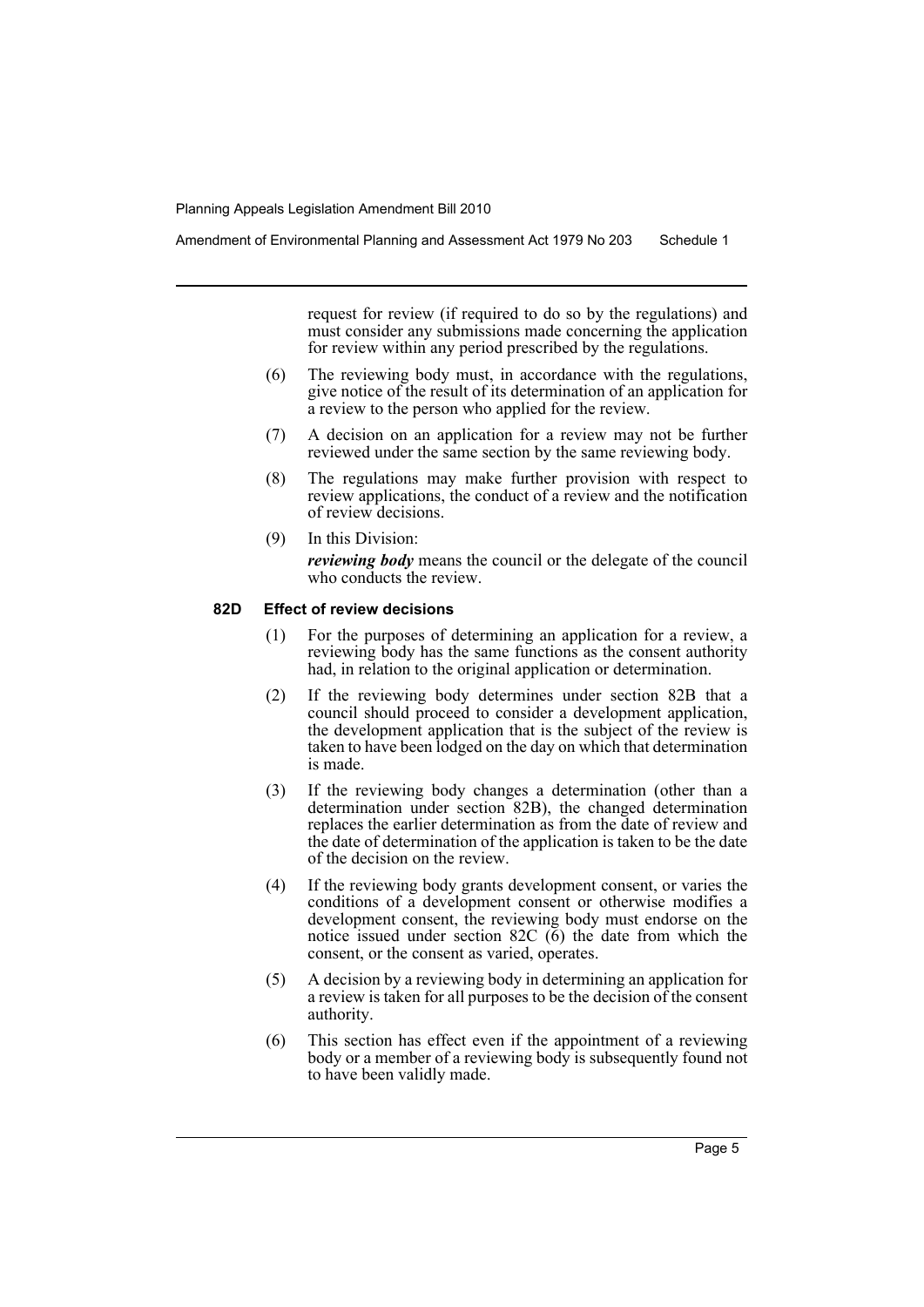Schedule 1 Amendment of Environmental Planning and Assessment Act 1979 No 203

#### **[10] Section 83 Date from which consent operates**

Omit "section 82A (7)" from section 83 (1) (a). Insert instead "section 82D (4)".

# **[11] Section 83 (2)**

Omit "section 97". Insert instead "section 97 (1)".

# **[12] Section 83 (3) (a) and (b)**

Omit the paragraphs. Insert instead:

- (a) development consent is refused on a review under section 82A or an appeal under section 97, or
- (b) the effect of a decision on an appeal under section 98 is that development consent is refused.

#### **[13] Section 83 (6)**

Omit the subsection.

## **[14] Section 96 Modification of consents—generally**

Omit "(5), (6) and (7)" from section 96 (1).

Insert instead "(5) and (6), section 96AB and Division 8".

# **[15] Section 96 (6)**

Omit section 96 (6) and (7). Insert instead:

# (6) **Deemed refusals**

The regulations may make provision for or with respect to the following:

- (a) the period after which a consent authority, that has not determined an application under this section, is taken to have determined the application by refusing consent,
- (b) the effect of any such deemed determination on the power of a consent authority to determine any such application,
- (c) the effect of a subsequent determination on the power of a consent authority on any appeal sought under this Act.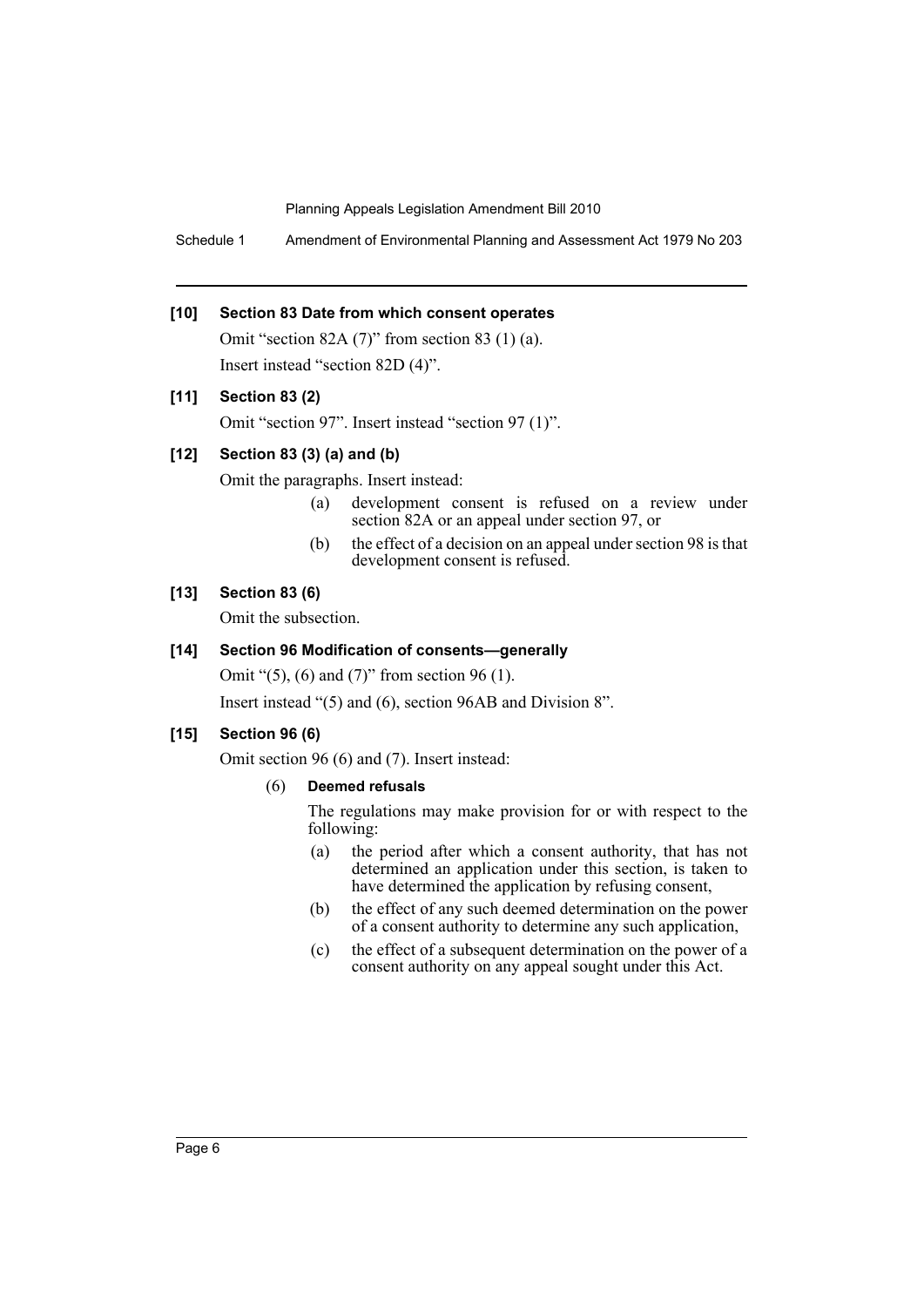Amendment of Environmental Planning and Assessment Act 1979 No 203 Schedule 1

#### **[16] Section 96AA Modification by consent authorities of consents granted by Court**

Omit section 96AA (3) and (4). Insert instead:

- (3) The regulations may make provision for or with respect to the following:
	- (a) the period after which a consent authority, that has not determined an application under this section, is taken to have determined the application by refusing consent,
	- (b) the effect of any such deemed determination on the power of a consent authority to determine any such application,
	- (c) the effect of a subsequent determination on the power of a consent authority on any appeal sought under this Act.

#### **[17] Section 96AB**

Insert after section 96AA:

#### **96AB Review where modification application refused or conditions imposed**

#### (1) **Applications for review of modification decisions**

An applicant for the modification of a development consent for which a council is the consent authority may request the council to review a determination by the council under section 96 or 96AA of the application.

#### (2) **Council must review determination**

A council must, on a request made in accordance with this section, conduct a review.

#### (3) **Persons who may conduct council review**

The review must be carried out by:

- (a) if the determination was made by the council—the council, or
- (b) if the determination was made by a delegate of the council—by the council or another delegate of the council who is not subordinate to the delegate who made the determination.

#### (4) **Determination of review**

As a consequence of the review, the council may confirm or change the determination.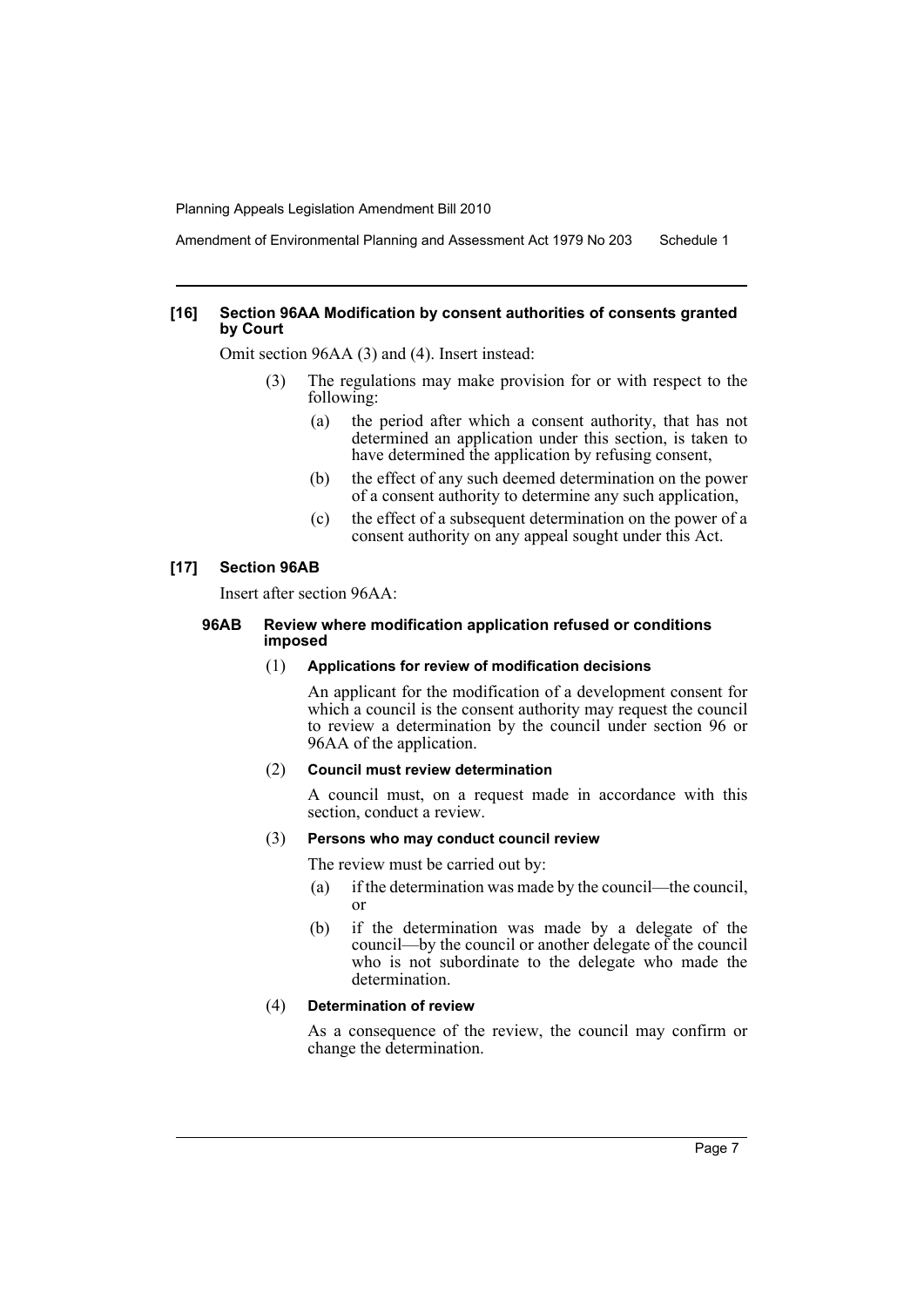Schedule 1 Amendment of Environmental Planning and Assessment Act 1979 No 203

#### (5) **No review if appeal period expired or appeal made**

A determination cannot be reviewed:

- (a) after the time limited for the making of an appeal under section 97AA expires, if no such appeal is made against the determination, or
- (b) after an appeal under section 97AA against the determination is disposed of by the Court, if such an appeal is made against the determination.

#### (6) **Withdrawal of appeals**

If on a review the council modifies a development consent, the council is entitled, with the consent of the applicant and without prejudice to costs, to have an appeal made under section 97 in respect of its determination withdrawn at any time prior to the determination of that appeal.

#### (7) **Determinations not subject to review**

This section does not apply to the following determinations:

- (a) a determination of an application to modify a complying development certificate,
- (b) a determination in respect of designated development,
- (c) a determination in respect of integrated development,
- (d) a determination made by the council under section 89A in respect of an application by the Crown,
- (e) a determination that is taken to have been made because the council has failed to determine an application.
- **Note.** Sections 82C and 82D apply to a review under this section.

#### **[18] Section 97 Appeal by an applicant—development applications**

Omit "12 months" wherever occurring in section 97 (1)–(3). Insert instead "6 months".

## **[19] Section 97 (1) (a)**

Insert "or review" after "application".

# **[20] Section 97 (4) and (5)**

Omit the subsections.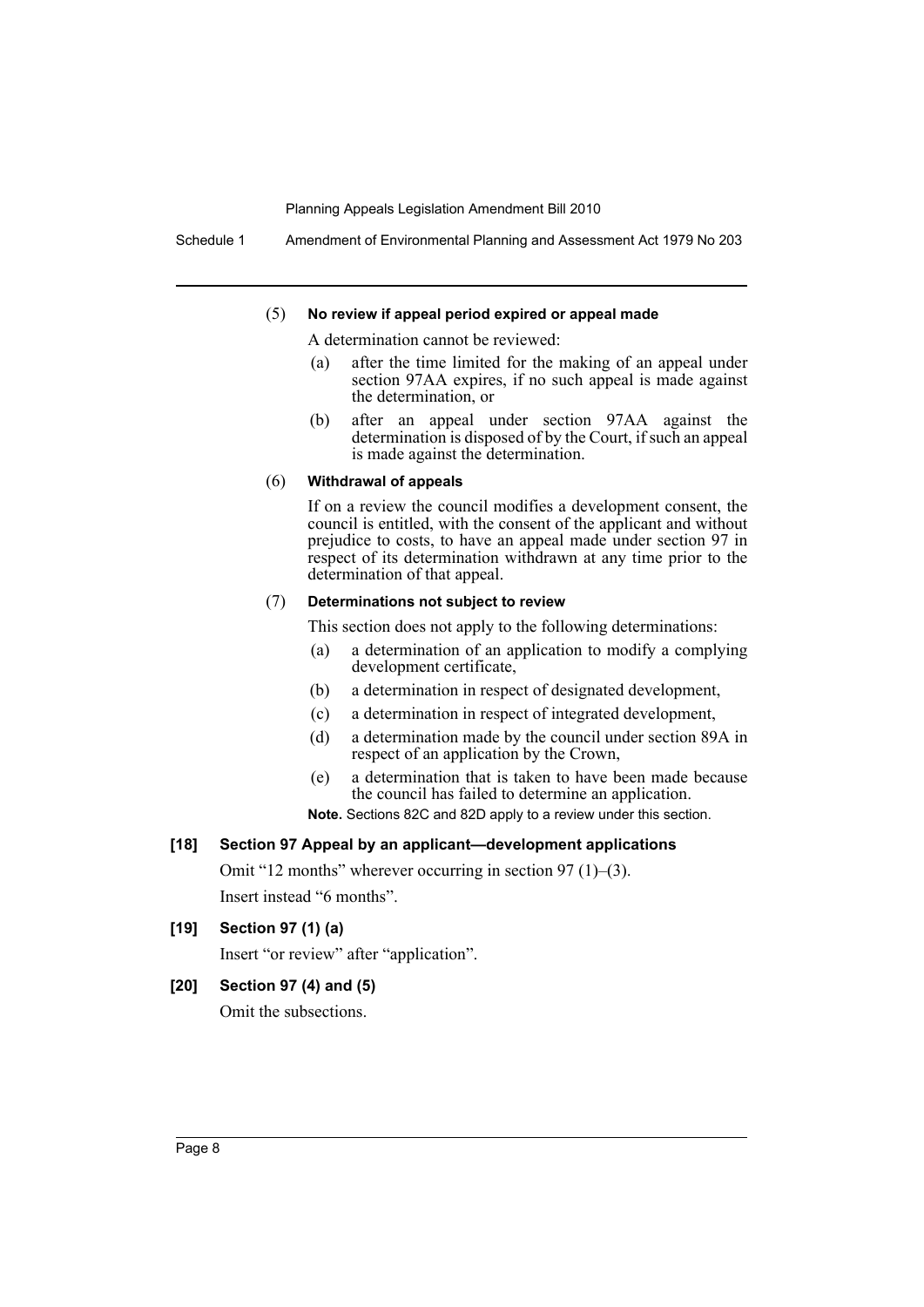Amendment of Environmental Planning and Assessment Act 1979 No 203 Schedule 1

#### **[21] Sections 97AA and 97A**

Insert after section 97:

#### **97AA Appeal by applicant—modifications**

An applicant who is dissatisfied with the determination of a consent authority with respect to the applicant's application under section 96 or 96AA (including a determination on a review under section 96AB) may appeal to the Court within 6 months after:

- (a) the date on which the applicant received notice, given in accordance with the regulations, of the determination of that application or, if an application for review under section 96AB has been decided, the date on which the applicant received notice, in accordance with the regulations, of the decision, or
- (b) the date on which the applicant's application is taken to have been determined in accordance with regulations made under section 82C (3), 96 (6) or 96AA (3).

#### **97A Notice of appeals to be given and right to be heard**

- (1) The consent authority must give notice of an appeal under section 97, 97AA or 98:
	- (a) to an objector, in the case of an appeal concerning a development application in respect of which the objector may appeal under section 98, or
	- (b) to the relevant Minister or public authority, in the case of an appeal concerning a development application in relation to which the concurrence of a Minister or public authority is required under this Act, or
	- (c) to the relevant approval body (within the meaning of Division 5), in the case of a development application to carry out integrated development that involves the approval body.
- (2) A council must give notice to a regional panel of any appeal under section 97, 97AA or 98 in respect of a determination made by the panel or that may be reviewed by the panel under this Act.
- (3) A council must give notice to the Planning Assessment Commission of any appeal under section 97, 97AA or 98 in respect of a determination made by the Commission or that may be reviewed by the Commission under this Act.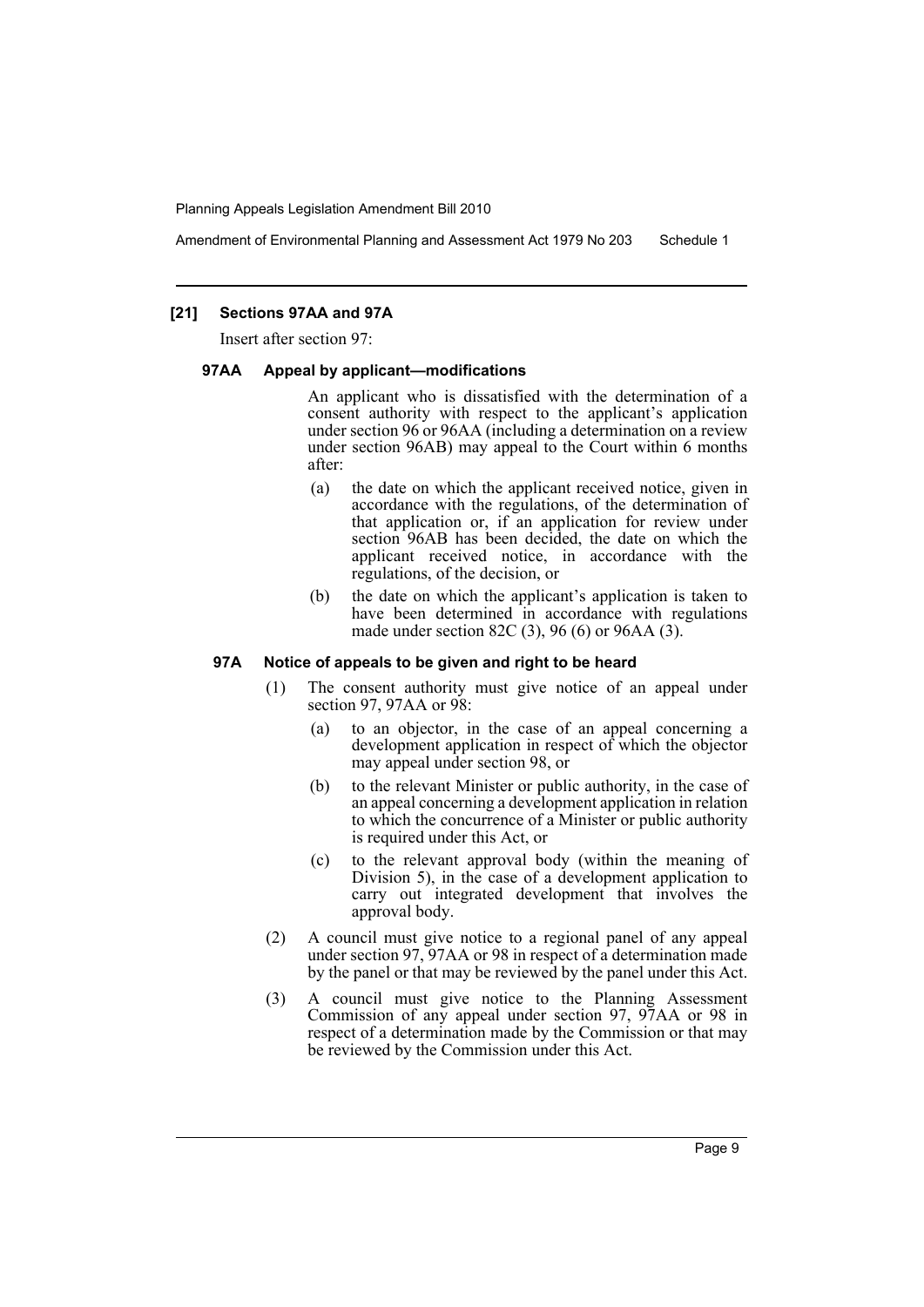Schedule 1 Amendment of Environmental Planning and Assessment Act 1979 No 203

(4) A person or body who is given notice of an appeal under this section is, on application made to the Court in accordance with rules of court within 28 days after the date of the notice, entitled to be heard at the hearing of the appeal as if the person or body were a party to the appeal.

# **[22] Section 97B Costs payable if amended development application filed**

Omit section 97B (2). Insert instead:

(2) In any proceedings to which this section applies, the Court must make an order for the payment by the applicant of those costs of the consent authority that are thrown away as a result of amending the development application.

# **[23] Section 98 Appeal by an objector**

Omit section 98 (3).

# **[24] Section 109Q Regulations under Part 4A**

Insert after section 109Q (1) (e):

(f) exempting classes of temporary structures from requirements relating to construction certificates or occupation certificates.

#### **[25] Section 118 Appointment of planning administrator, planning assessment panel or regional panel**

Omit ", a joint regional planning panel or a planning arbitrator" from paragraph (d) of the definition of *failure to comply with obligations under the planning legislation* in section 118 (12).

Insert instead "or a regional panel".

# **[26] Section 158 Exclusion of personal liability**

Omit section 158 (e).

**[27] Section 158 (f)**

Omit " $(a)$ – $(e)$ ". Insert instead " $(a)$ – $(d1)$ ".

**[28] Section 158**

Omit ", a planning arbitrator".

# **[29] Schedule 6 Savings, transitional and other provisions**

Insert at the end of clause 1 (1):

*Planning Appeals Legislation Amendment Act 2010*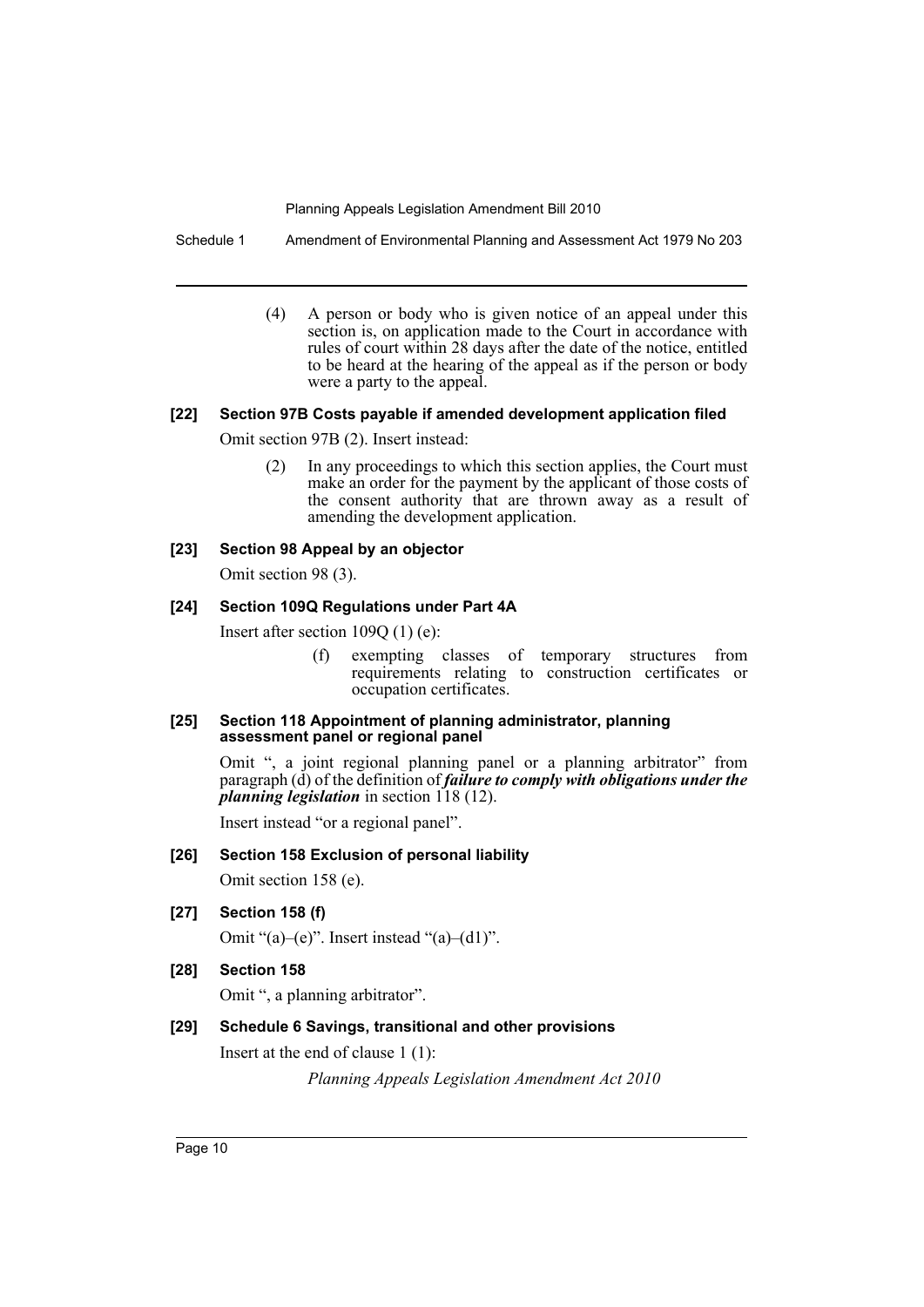Amendment of Environmental Planning and Assessment Act 1979 No 203 Schedule 1

## **[30] Schedule 6**

Insert at the end of the Schedule with appropriate Part and clause numbering:

# **Part Planning Appeals Legislation Amendment Act 2010**

## **Review and appeal changes**

The amendments made to Part 4 of the Act by the *Planning Appeals Legislation Amendment Act 2010* do not apply to or in respect of a development application lodged with a consent authority before the commencement of section 82B (as inserted by that amending Act).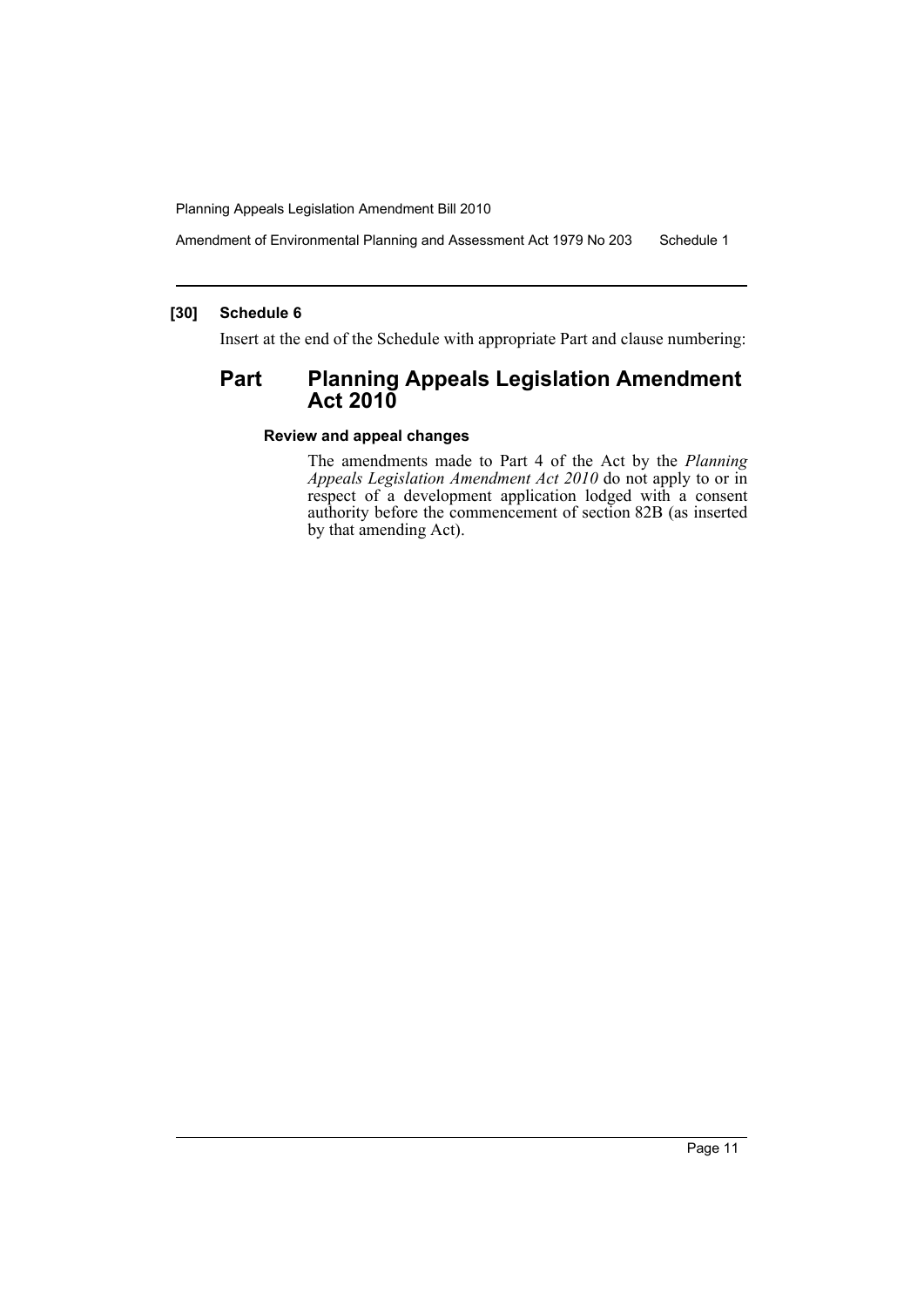Schedule 2 Amendment of Land and Environment Court Act 1979 No 204

# <span id="page-12-0"></span>**Schedule 2 Amendment of Land and Environment Court Act 1979 No 204**

#### **[1] Section 34AA**

Insert after section 34:

#### **34AA Mandatory conciliation and arbitration**

- (1) This section applies to the following proceedings pending in Class 1 of the Court's jurisdiction relating to appeals, objections and applications under section 97 or 97AA of the *Environmental Planning and Assessment Act 1979*:
	- (a) proceedings concerning development applications, or modifications to development consents, for:
		- (i) development for the purposes of detached single dwellings and dual occupancies (including subdivisions), or alterations or additions to such dwellings or dual occupancies, or
		- (ii) development of a kind prescribed by the regulations,
	- (b) particular proceedings that the Court orders, on the application of a party to the proceedings or of its own motion, to be dealt with under this section.
- (2) Section 34 applies to the proceedings with the following modifications:
	- (a) the Court must arrange a conciliation conference between the parties and their representatives with or without their consent,

**Note.** The Commissioner has the discretion to determine the place (including an on-site hearing) fixed for the conciliation conference.

- (b) if no agreement of a kind referred to in section 34 (3) is reached, the Commissioner who presides over the conciliation conference must terminate the conciliation conference and, subject to this section, dispose of the proceedings:
	- (i) following a hearing held forthwith, or
	- (ii) if the parties consent, on the basis of what has occurred at the conciliation conference.
- (3) The Court or the Commissioner may at any time, if the Court or Commissioner thinks it appropriate in the circumstances of the case, determine that proceedings are not to be dealt with or are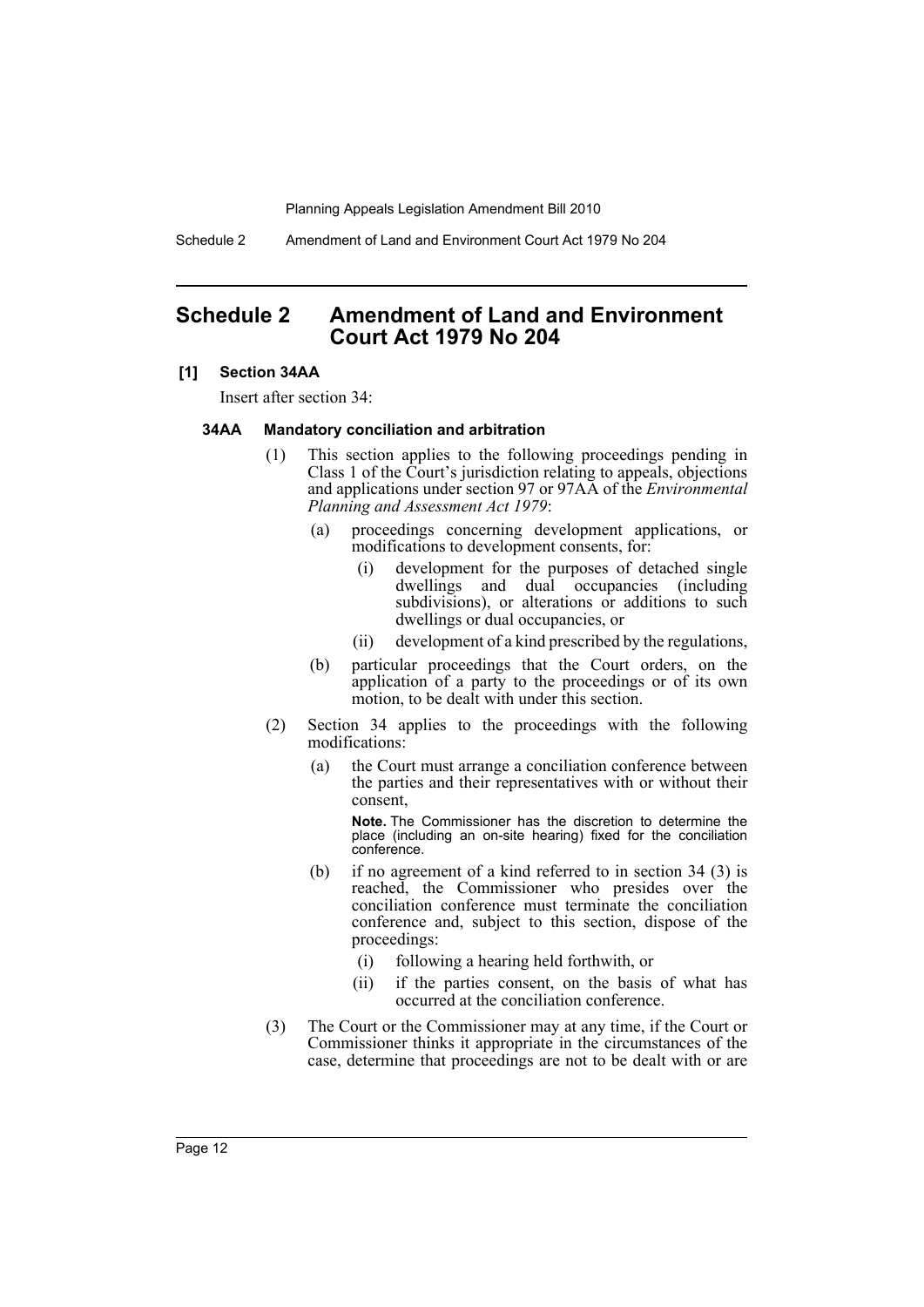not to continue to be dealt with under subsection (2). A determination may be made on the motion of the Court or Commissioner or on application by the parties.

(4) If the Court or Commissioner determines that proceedings are not to be dealt with or are not to continue to be dealt with under subsection (2), the proceedings are to be dealt with under section 34C.

#### **[2] Section 34A Proceedings to which on-site hearing procedures apply**

Insert after section 34A (1):

(1A) This section does not apply to proceedings to which section 34AA applies.

## **[3] Schedule 3 Savings, transitional and other provisions**

Insert at the end of clause 1A (1):

*Planning Appeals Legislation Amendment Act 2010*

# **[4] Schedule 3, clause 10**

Insert after clause 9:

#### **10 Provisions consequent on enactment of Planning Appeals Legislation Amendment Act 2010**

Section 34AA as inserted by, and the amendment to section 34A made by, the *Planning Appeals Legislation Amendment Act 2010* do not apply to proceedings commenced in the Court (but not determined) before the commencement of section 34AA.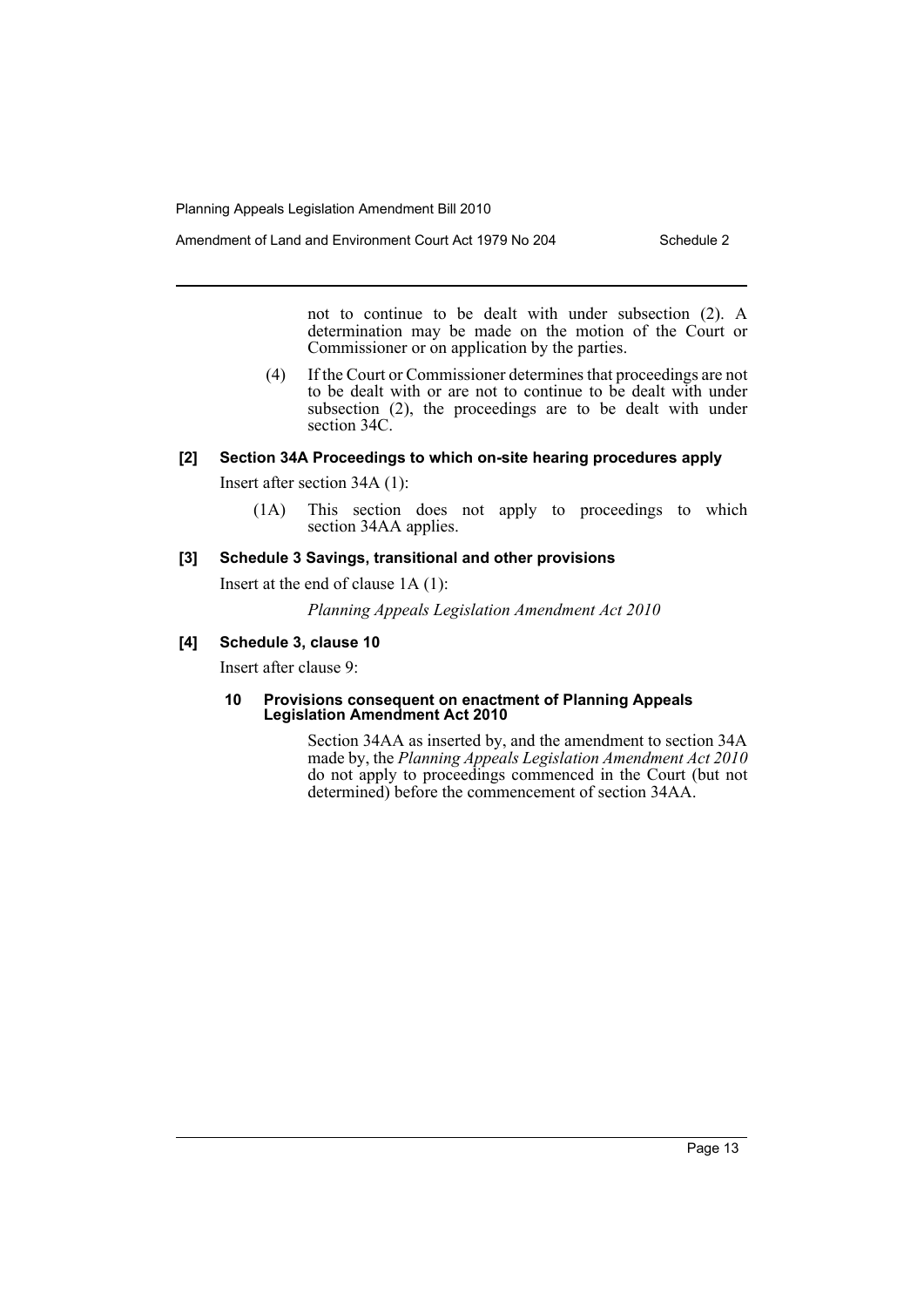# <span id="page-14-0"></span>**Schedule 3 Amendment of other Acts**

- **3.1 Environmental Planning and Assessment Amendment Act 2008 No 36**
- **[1] Schedule 2.1 Principal amendments to Environmental Planning and Assessment Act 1979**

Omit items [3], [13], [20], [27] and [32]–[35].

**[2] Schedule 2.1, items [18], [19] and [38]**

Omit "section 96E" wherever occurring. Insert instead "section 82BA".

**[3] Schedule 2.1, item [36]**

Omit "**Part 4, Division 7A**". Insert instead "**Section 82BA**".

# **[4] Schedule 2.1, item [36]**

Omit "Insert after Division 7 of Part 4".

Insert instead "Insert after section 82B".

# **[5] Schedule 2.1, item [36]**

Omit all matter relating to proposed Division 7A of Part 4 (including the heading to the proposed Division), other than proposed section 96E.

#### **[6] Schedule 2.1, item [36]**

Renumber proposed section 96E as section 82BA.

#### **[7] Schedule 2.1, item [36]**

Omit "planning arbitrator matters or to" from proposed section 82BA (10) (as renumbered by item [6]).

#### **[8] Schedule 2.1, item [36]**

Insert at the end of proposed section 82BA (as renumbered by item [6]):

- (11) As a consequence of a review, the reviewing body may confirm or change the determination.
- (12) If an application for a review is made under section 82A and this section, the applications are to be dealt with together and determined by the reviewing body. A council may not determine an application for a review if an application concerning the same matter is made under this section.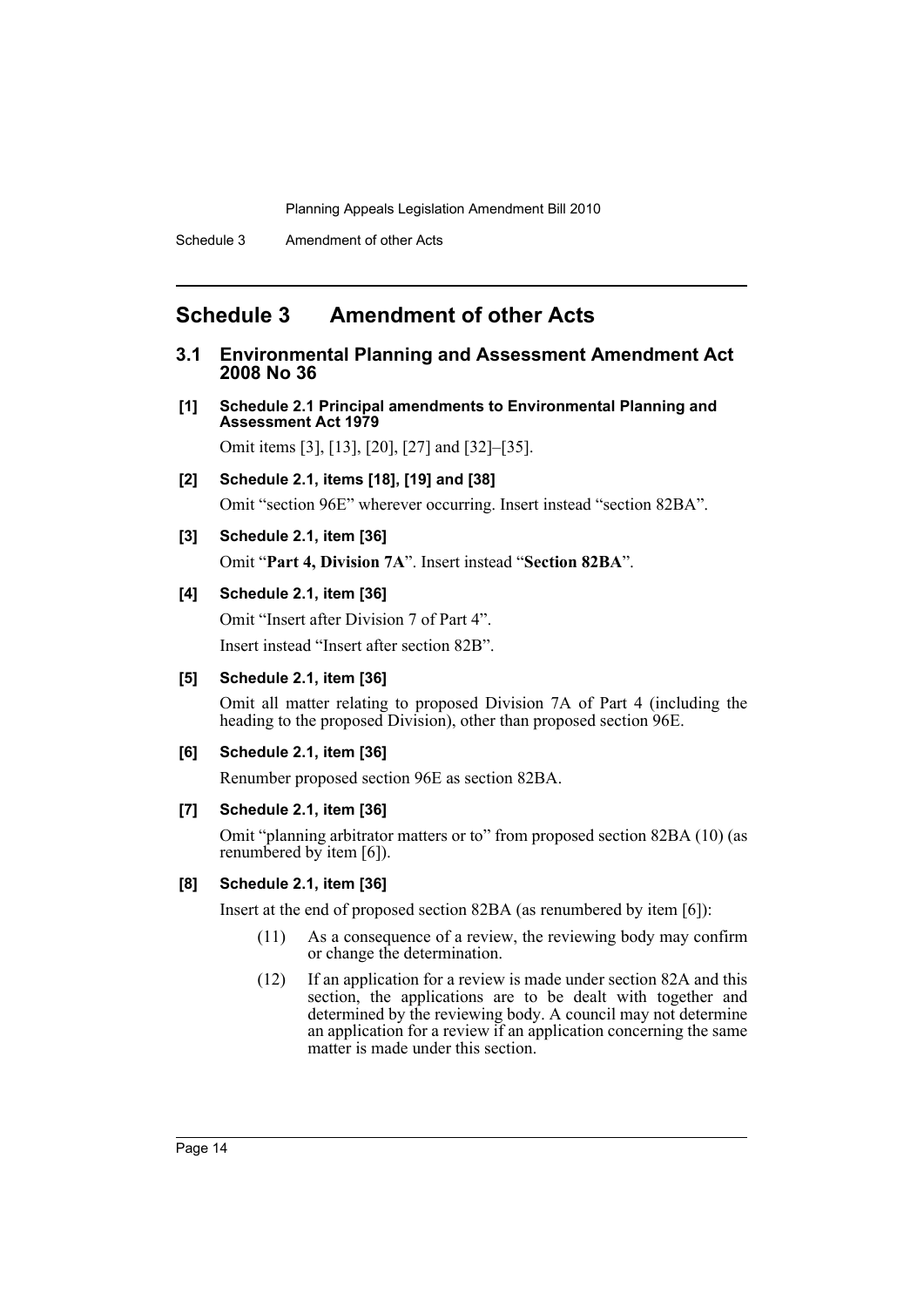Amendment of other Acts **Schedule 3** and the 3 set of the 3 set of the 3 set of the 3 set of the 3 set of the 3 set of the 3 set of the 3 set of the 3 set of the 3 set of the 3 set of the 3 set of the 3 set of the 3 set of

- (13) The regulations may make provision with respect to the notification of applications made under this section.
- (14) In this section:

*applicable regional panel* means the regional panel for the part of the State in which the development is proposed to be carried out.

# **[9] Schedule 2.1, items [37]–[37C]**

Omit item [37]. Insert instead:

# **[37] Section 82C Review procedures generally**

Omit "or 96AB" from section 82C (1).

Insert instead ", 82BA or 96AB".

# **[37A] Section 82C (6)**

Omit the subsection. Insert instead:

- (6) The reviewing body must, in accordance with the regulations, give notice of the result of its determination of an application for a review:
	- (a) to the person who applied for the review, and
	- (b) if that person was not the applicant for the determination reviewed, to the applicant and the council.

# **[37B] Section 82C (9)**

Omit the definition of *reviewing body*. Insert instead:

#### *reviewing body* means:

- (a) the council or a delegate of the council who conducts the review, or
- (b) in the case of an application to a regional panel under section 82BA, the regional panel, or
- (c) in the case of an application to the Planning Assessment Commission under section 82BA, the Commission.

### **[37C] Section 97A Notice of appeals to be given and right to be heard**

Insert "or make an application for a review under section 82BA" after "section 98" in section 97A (1) (a).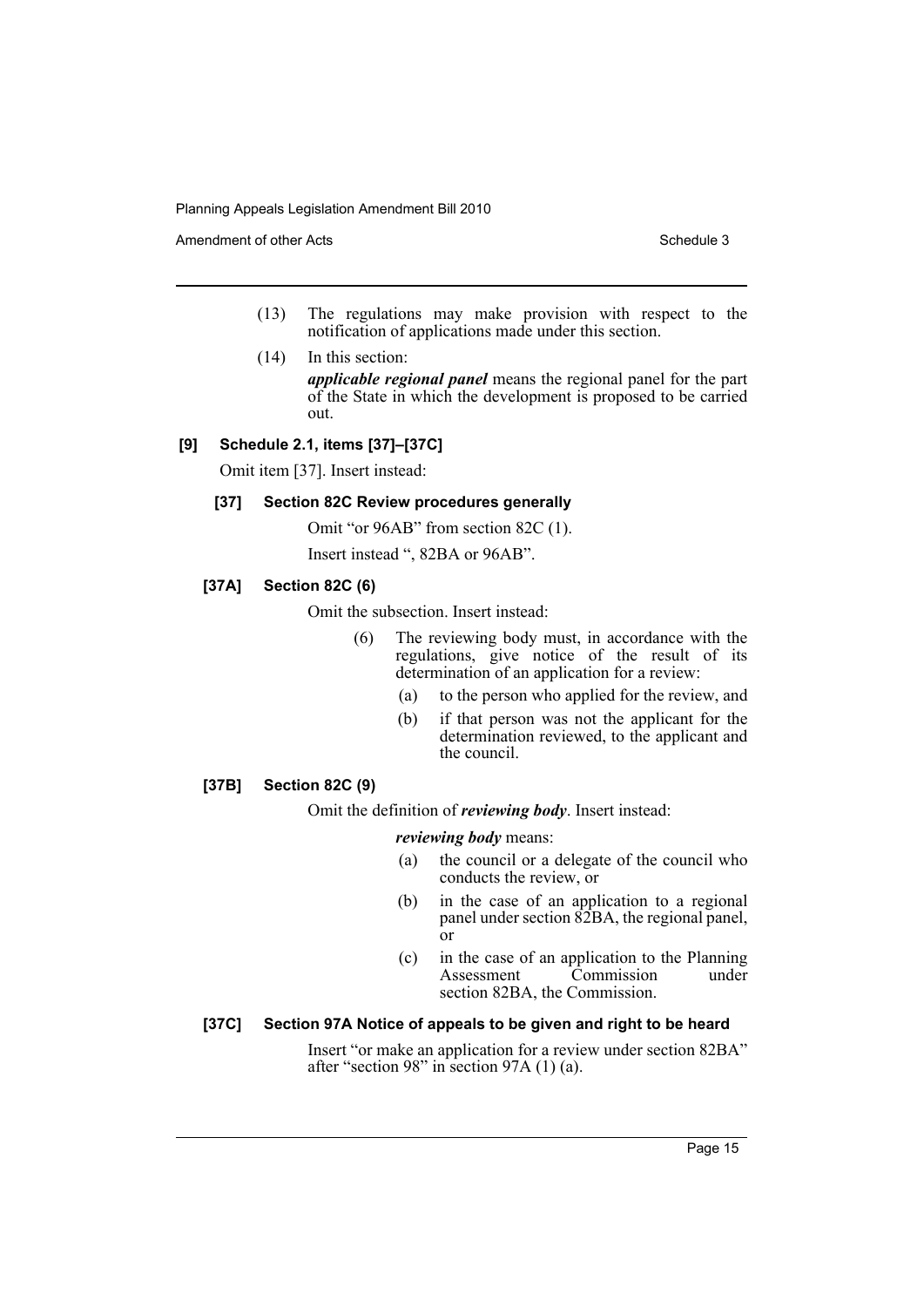Schedule 3 Amendment of other Acts

- **[10] Schedule 2.2 Consequential amendments to Environmental Planning and Assessment Act 1979** Omit items [16], [20]–[25], [31], [32] and [34]–[38].
- **[11] Schedule 2.2, items [17], [18], [43] and [44]** Omit "section 96E" wherever occurring. Insert instead "section 82BA".

# **[12] Schedule 2.2, items [18] and [28]**

Omit "Division 7A" wherever occurring. Insert instead "section 82BA".

# **[13] Schedule 2.2, item [30]**

Omit the item. Insert instead:

# **[30] Section 83 (3) (b)**

Insert "a review application under section 82BA or" after "a decision on".

# **[14] Schedule 2.2, item [42]**

Omit "section 96D". Insert instead "section 82BA".

**[15] Schedule 2.5 and 2.10**

Omit the Subschedules.

# **[16] Schedule 3.1 [7], proposed clause 2 (1) and (2)**

Omit "section 96E" wherever occurring. Insert instead "section 82BA".

# **[17] Schedule 3.1 [7], proposed clause 16**

Omit "Division 7A". Insert instead "Division 2".